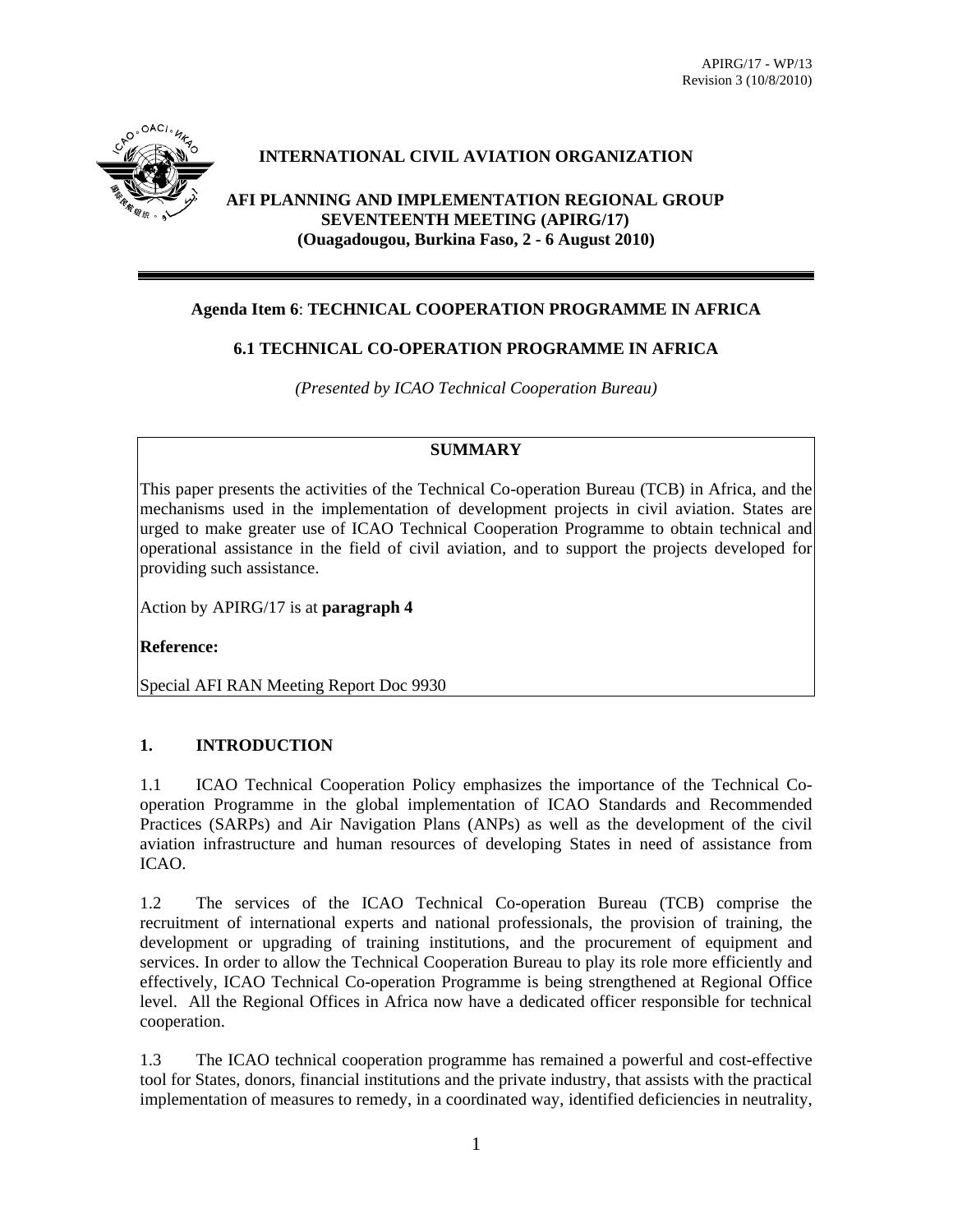objectivity and transparency. Most of the projects in Africa in recent times are aimed at addressing deficiencies identified by the ICAO USOAP (and to a limited extent USAP) audits.

1.4 According to the latest forecast, it is expected that the Programme implementation for Africa for 2010 would be approximately 16,000,000 USD, of which USD 4,589,000 is expected to be spent on equipment. This figure will be revised at the next Programme revision depending on the progress of implementation.

# **2. DISCUSSION**

### **2.1 Funding and Implementation Issues**

2.1.1 Despite the presence of the political will to move forward towards sustainable, safe and efficient air transportation, many African States continue to struggle with the implementation of international Standards and Recommended Practices (SARPs), due to the unavailability of adequate human, technical and/or financial resources.

2.1.2 Experience has shown that autonomy of civil aviation authorities has helped States to muster funds for projects without being dependent on the donor community. TCB recognizes the importance of supporting States in their establishment of autonomous civil aviation authorities, as full benefits of assistance programmes and the sustainability of project results would be best achieved if beneficiary organizations were empowered and adequately funded, more so since the retention of qualified personnel continues to be a major issue for civil aviation administrations in the Africa region.

2.1.3 Regarding regional cooperative programmes, challenges in implementation include funding difficulties and lack of commitment by some participating States. However, it has been observed that the presence of some highly motivated and committed States in some of the groups has helped to drive the programmes forward. In addition, the association of regional economic communities as support frameworks of the programmes has contributed in the mobilization of funds from the States as well as from the donor community. Such has been the case with the COSCAP projects associated with ECOWAS (for the Banjul Accord Group), UEMOA, CEMAC and SADC

2.1.4 TCB is able to mobilize and coordinate external resources from donors, the industry and other development partners, as well as internal resources in the form of financial and technical support from the ICAO Secretariat and programmes such as the IFFAS.

2.1.5 A new Section designated Project Financing and Development (PFD) has been established in TCB. The PFD's mission is to aid States in mobilizing financial resources from external financing institutions. PFD will offer solutions by developing and implementing strategies and materials for grant applications and proposals for funding to financial institutions. PFD will endeavor to develop and maintain contact with external financing institutions with regard to resource mobilization for technical cooperation projects, as well as maintain regular contact with recipient Governments in order to keep abreast of financing and resource mobilization needs.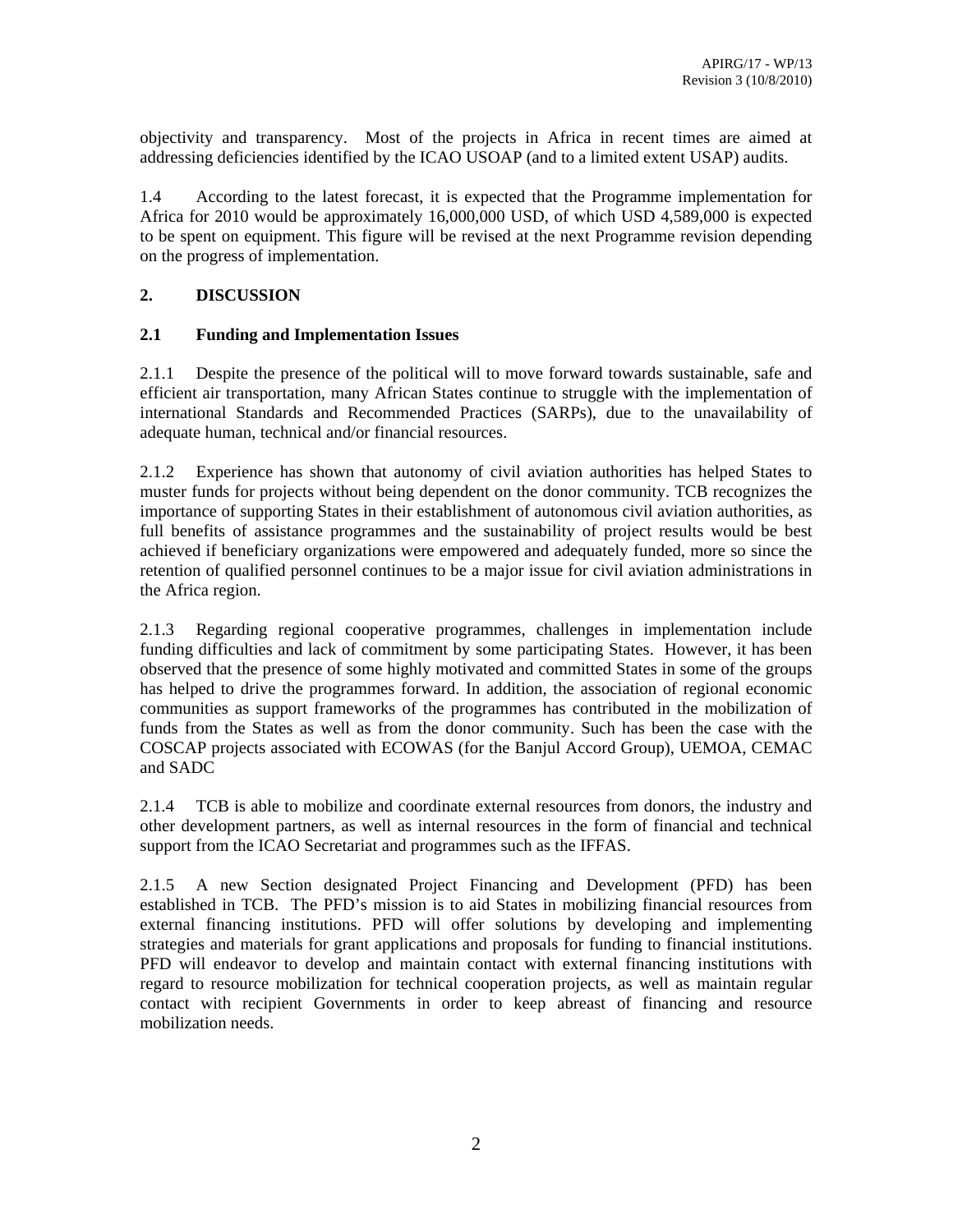## **2.2. Scope and Types of Projects**

2.2.1 Projects are generally developed based on requests from States as well as from deficiencies already identified by ICAO audits among others, or through missions undertaken by the ICAO regional offices, fact-finding and evaluation missions conducted by TCB and the gap analyses carried out under the AFI Comprehensive Implementation Programme (ACIP).

2.2.2 Currently, technical cooperation projects in Africa are mostly associated with the following Strategic Objectives:

- safety  $(A5, A6, A8 \text{ and } A9)$
- aviation security (B6, B7 and B8),
- efficiency of aviation operations (D1 and D4),
- continuity (E2 and E3) and;
- rule of law (F7).

as reflected in the state specific projects implemented in Botswana, Chad, Gabon, Mauritius Namibia and Rwanda as well as in the regional cooperative type projects - COSCAP, CAPSCA, and CODEVMET. Assistance provided in non-traditional projects such as the Civil Aviation Caretaker Authority for Somalia (CACAS) the UN Department of Peace Keeping Operations (DPKO) projects mainly relate to Strategic Objectives A and D.

2.2.3 Coordination between TCB and other ICAO assistance programmes is achieved through delineation of the scope of activities and enhanced cooperation for the avoidance of duplication and redundancy. Cooperation takes place with other ICAO assistance programmes in Africa such as ACIP. For example, results of gap analyses conducted under ACIP have provided input for the determination of priority actions in the development of new projects and in the revision of existing projects. In the management of the transition from COSCAP projects to Regional Safety Oversight Organizations, the framework agreement for the establishment of a regional safety oversight organizations developed by ACIP has proved to be an efficient tool. Through this process, the COSCAP-Banjul Accord Group project has been transformed into the Banjul Accord Group Aviation Safety Oversight Organization BAGASOO. Similar processes have been initiated for the transformation of the COSCAP-UEMOA and the COSCAP-CEMAC projects into Regional Safety Oversight Organizations, RSOOs.

2.2.4 **S**afety oriented projects still represent the biggest share of TC projects in Africa. With the expansion of the scope of audit to cover all the ICAO Annexes except Annexes 9 and 17, under the Comprehensive Systems Approach, regional cooperative type projects in the areas such as Meteorology (CODEVMET), Aviation Medicine (CAPSCA) are being implemented, in addition to the COSCAPs.

2.2.5 In 2009, at the request of nine States in the West and Central Africa region, ICAO conducted a study for the establishment of a resource sharing programme titled Cooperative Development of AeroMet services for the West and Central region of Africa (CODEVMET-WACAF) The study was funded by the International Financial Facility for Aviation Safety (IFFAS) for the enhancement of aviation safety through improvement of the capability of the participating States to regulate and/or provide aeronautical meteorological services. Under this Phase I project, the aviation meteorology facilities and services in the above mentioned group of States were evaluated, action plans prepared for removal of the existing and identified deficiencies and sets of recommendations forming guidelines for the medium to long-term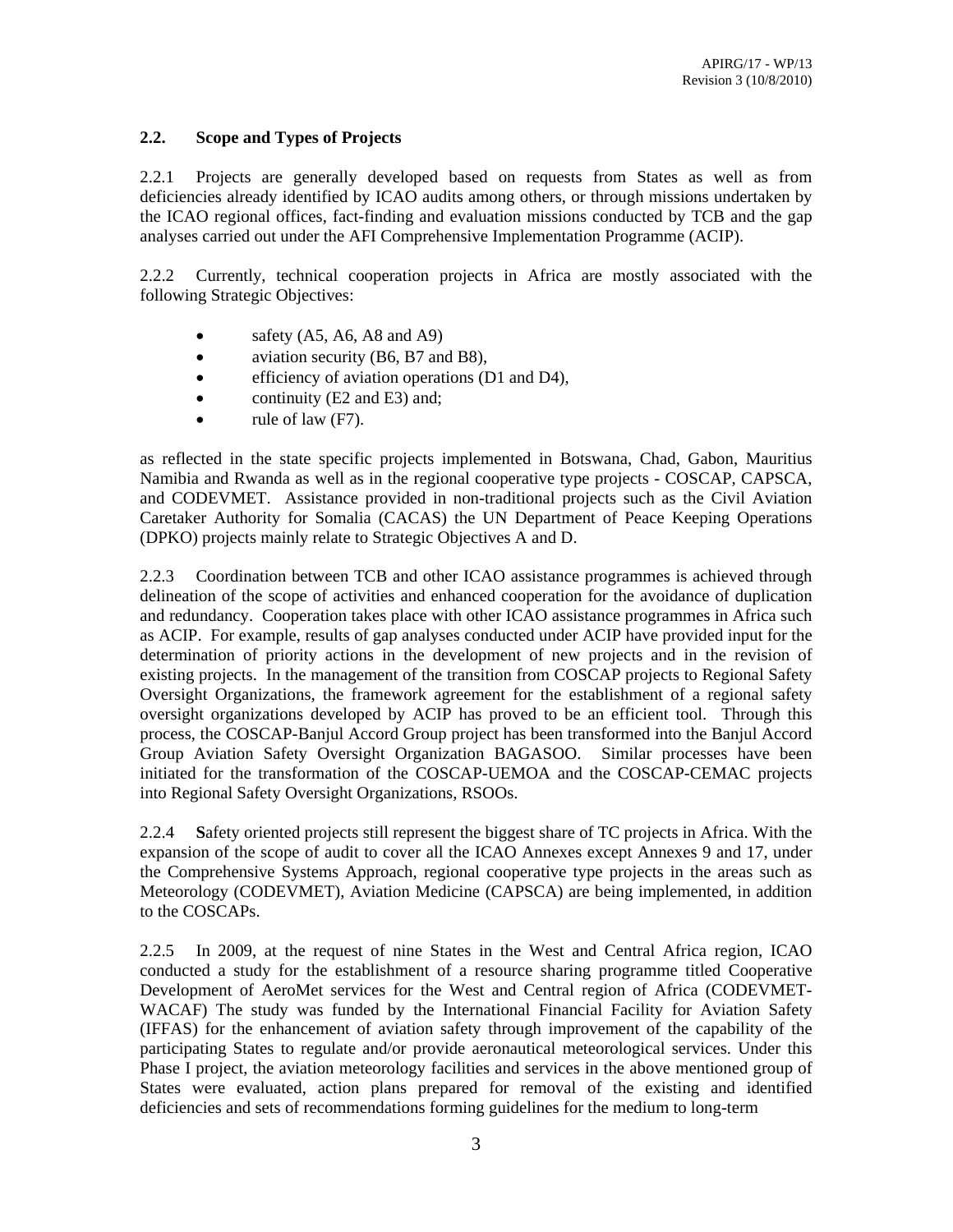(5-10 years) planning and implementation of aviation meteorology services and facilities, developed. A draft of cooperative resource sharing programme document addressing the requirements for removal of the deficiencies along with detailed planning and implementation of medium to long term development is being prepared in the Phase II project which will be considered by the States for approval at special meeting planned to be convened in September 2010.

2.2.6 The Cooperative Arrangement for Prevention of Spread of Communicable disease through Air travel (CAPSCA) project facilitates training of regional, national, government and non-government staff by means of workshops and seminars. It also provides assistance visits to States to help with the implementation of ICAO provisions for the prevention of spread of diseases that constitute a public health risk. Such assistance includes evaluations of preparedness plans at international airports. Evaluations of were carried out in 2009 at Abuja and Lagos airports in Nigeria and at Cape Town and Johannesburg airports in South Africa. A Workshop held in Nairobi in June 2010 brought together, among others, experts from the main partners in the CAPSCA project namely ICAO, World Health Organization (WHO), the International Air Transport Association (IATA) and Airports Council International (ACI). Their various contributions provided needed guidelines and tools for effective pandemic preparedness planning. The Workshop highlighted the need for aviation authorities to have in place a well coordinated plan as required by ICAO and reflected in Annexes 6, 9, 11 and 14 and related guidelines. It is envisaged that the outcome of such training will be the availability of a network of experts on the African continent who will be able to provide assistance to State civil aviation administrations and airport authorities in pandemic preparedness planning for civil aviation. Given the fact that the size of the air transport industry in most developing States is usually small, formation of a cooperative organization by a group of States and pooling of resources for the prevention and mitigation of effects from the spread of communicable diseases offers a practical and costeffective method of addressing the need for preparedness planning. States are urged to join the CAPSCA Africa Project in accordance with Recommendation 6/27 (Pandemic Preparedness Planning in the Aviation Sector) of the Special AFI RAN Meeting held in Durban South Africa in November 2008.

2.2.7TCB provides technical and project management support to the UN DPKO in rehabilitation and construction works in several of their missions in Africa. These projects are linked to the GANP as they *inter alia* improve the physical characteristics of the runways and address identified deficiencies in ATM, CNS and SAR. Current assistance projects with the UN DPKO include;

- United Nations Mission in the Central African Republic and Chad, MINURCAT (Chad) technical and project management support in rehabilitation and construction works at 6 airports/airfields, to include development of designs to enable float the bids, completion of tender documents for determined work packages, invitation to tender, evaluation and award of works, and the supervision of construction.
- African Union/United Nations Hybrid operation in Darfur, UNAMID (Dafur, Sudan) In consultation and coordination with the Sudan Civil Aviation Authority provide support in the execution of the airfield rehabilitation projects, ranging from the preparation of technical specifications, statement of works, invitation to tender, contract award process, site supervision, oversight of contractor's quality control, review of contractor's invoices and acceptance & certification of completed works.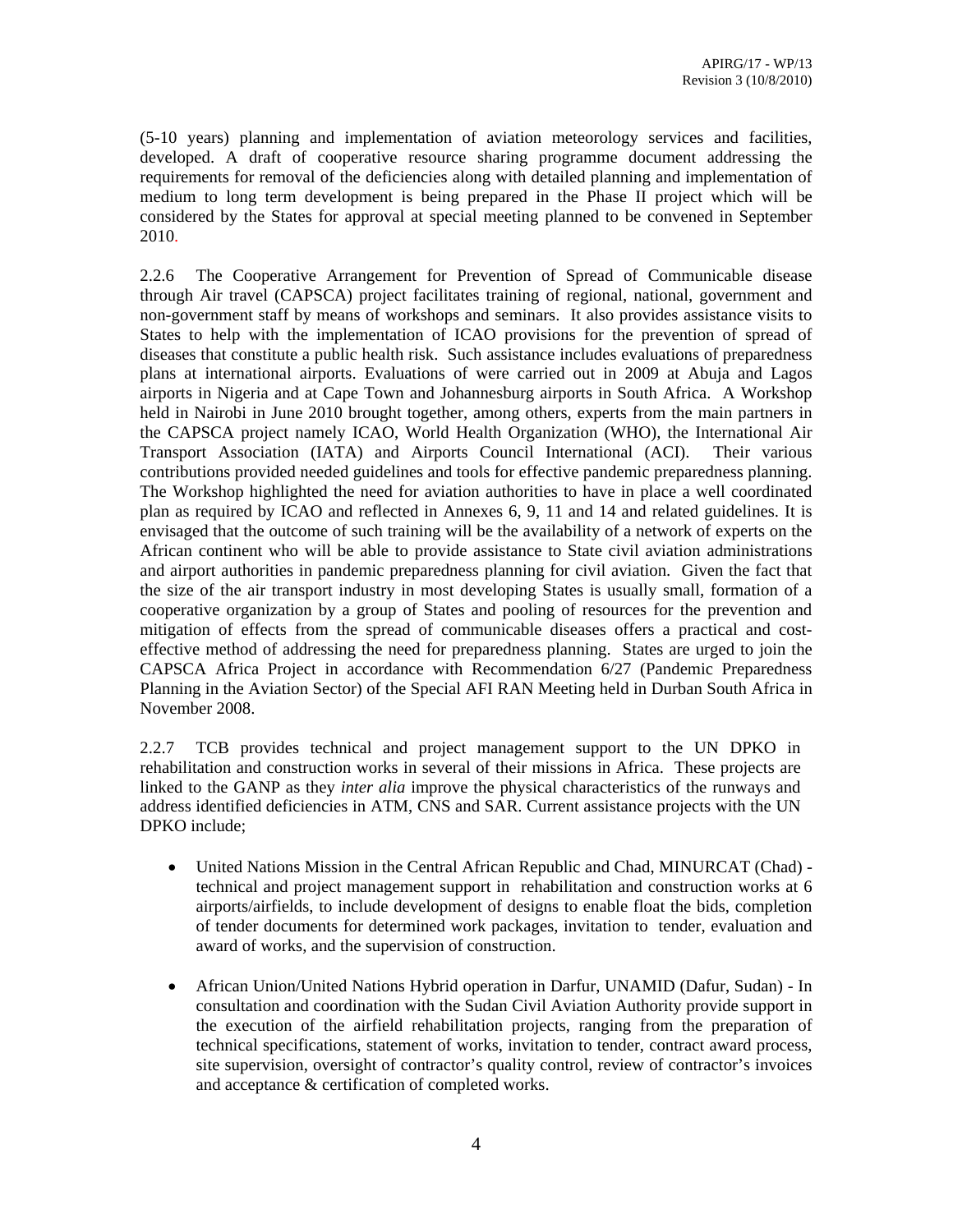• United Nations Mission in Sudan, UNMIS (Sudan) support in construction of aprons at Khartoum, El Obeid and Juba Airports, Malakal runway and apron extension, installation of ICAO Standard lighting facilities (runway lights and apron lights) 8 airports and introduction of GNSS procedures at 12 airports entailing design and implementation of approach/ arrival and departure procedures, Air Traffic Management improvement and air traffic control training.

## **2.3 Future Prospects**

2.3.1 It is envisaged that TCB will continue to play its complementary role to the Regular Programme and other ICAO initiatives in providing support to States in the implementation of ICAO SARPs and ANPs aimed at ensuring the safety, security and efficiency of international civil aviation.

2.3.2 As one of the main instruments of ICAO to assist States in remedying the deficiencies identified through ICAO's audit activities, TCB will provide support to States and regional groupings in the implementation of corrective actions and in the building of capacity for effective continuous oversight.

2.3.3 The inclusion of the regional economic groups as major partners and support frameworks of the programmes of cooperation presents wide opportunities for collective action in addressing the needs for compliance with SARPs, implementation of ANPs and development of civil aviation in general. The cooperative approach used in the COSCAP Projects has been adopted in the area of aviation security with the Cooperative Aviation Security Programme (CASP). The proposal for the CASP-SADC has been approved. Implementation will start as soon as the necessary funds are mobilized.

2.3.4 The project outlines shown in the Appendices A and B of this paper are further evidence of the movement towards a regional cooperative approach in the implementation of assistance projects. The project outlined in Appendix B constitutes the draft of the Regional project for assistance to States in the implementation of performance based air navigation (PBN) systems developed in accordance with Recommendation 6/28 (Implementation of a Global ATM System ICAO technical cooperation project) of the Special AFI RAN Meeting of November 2008.

2.3.5 With the transition of COSCAPs to RSOOs there is potential for future role for TCB in providing administrative and technical support to the new organizations as is being provided to the BAGASOO under an arrangement with the Banjul Accord Group.

2.3.6 The issue of lack of trained and qualified human resources has been significantly highlighted in the safety and security audits. In response, an increasing amount of training is being included in new projects, particularly specialized and on-the job training. With regard to enhancement of training capacity in the AFI region to meet the requirements of the regulators and the service providers in the various fields especially in the face of new technologies, the meeting will recall that ACIP has as one of its objectives to promote and facilitate cooperation among existing regional aviation training centres. TCB in close collaboration with ACIP is poised to provide support in this endeavour, similar to its past association with many of the civil aviation training centres, some of whom were established with assistance from TCB. TCB has also been involved in the establishment of TRAINAIR Course Development Units in many of the training institutions in the region.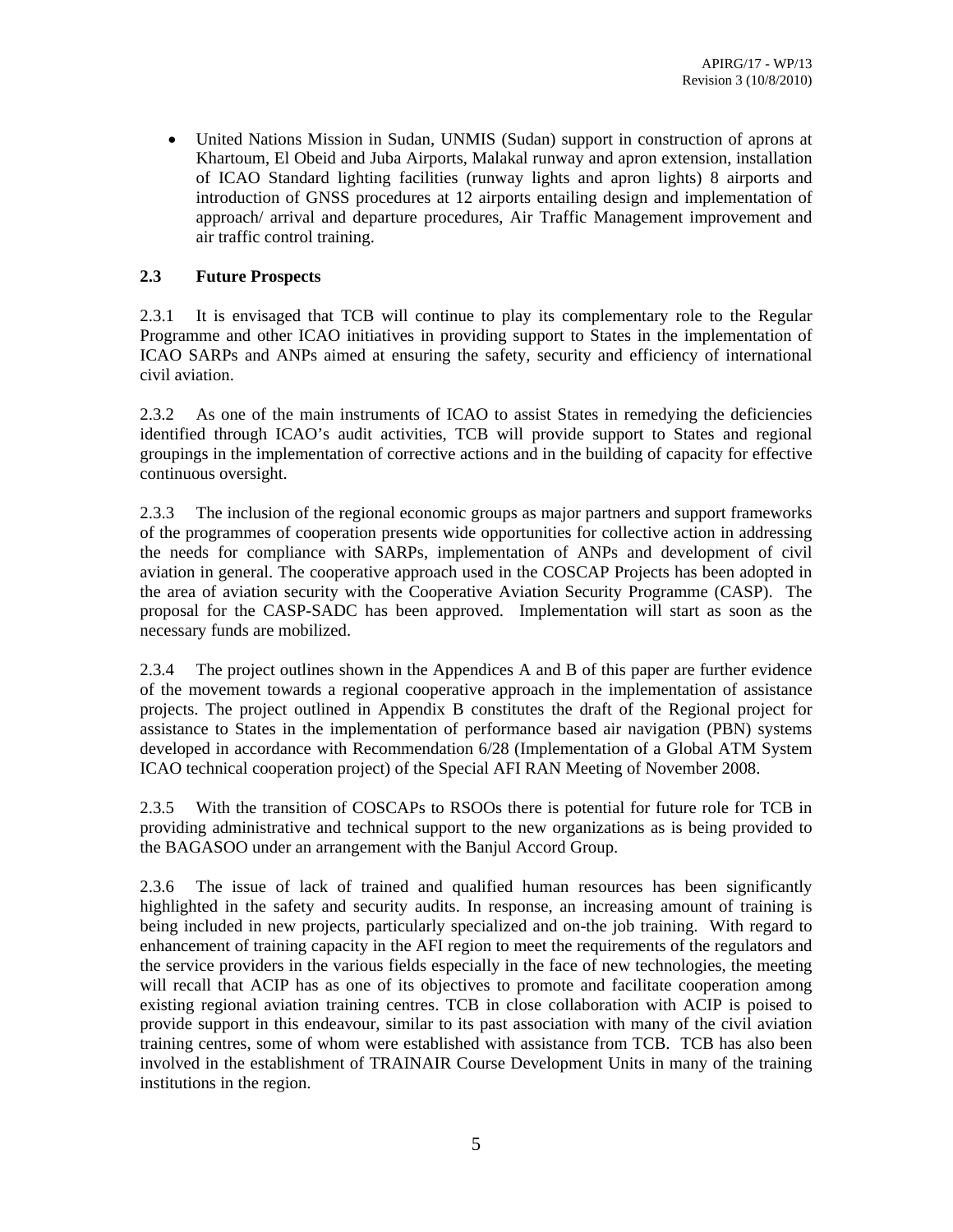# **3. CONCLUSION**

3.1 The ICAO Technical Cooperation Programme remains a powerful and cost-effective tool for States, donors, financial institutions and the private industry in the practical implementation of measures to remedy identified deficiencies in neutrality, objectivity and transparency. TCB complements the Regular Programme and other ICAO initiatives in providing support to States at both national and regional levels and is able to mobilize and coordinate external resources from donors, the industry and other development partners, as well as internal resources in the form of financial and technical support.

3.2 Many African States continue to struggle with the implementation of ICAO SARPs, due to the unavailability of adequate human, technical and/or financial resources. Autonomy of civil aviation authorities has helped States to muster funds for projects without being dependent on the donor community.

3.3 Challenges in implementation of regional cooperative type projects include funding difficulties and lack of commitment by some participating States. Experience has shown that the presence of some highly motivated and committed States in the groups have helped to drive the programmes forward. In addition, the association of regional economic communities as support frameworks of the regional programmes has contributed in the mobilization of funds from the States as well as from the donor community.

3.4 The cooperative approach used in the COSCAP Projects is increasingly being adopted in other areas with the support of TCB. Given the size of the air transport industry in most AFI States, formation of a cooperative organization by a group of States and pooling of resources offers a practical and cost-effective method of addressing common goals.

### **4. Action by the APIRG/17 Meeting**

- 4.1 **The meeting is invited to:** 
	- **a) note the information provided on the activities of the Technical Cooperation Bureau (TCB) in Africa; and**
	- **b) approve the draft Conclusion hereunder**

#### **Conclusion 17/x**

**AFI States are invited to note the possibilities of assistance under the ICAO Technical Cooperation Programme presented in this paper and to take advantage of its services while ensuring necessary financial and institutional support to the projects developed for providing assistance. In this regard:** 

- **a) AFI States interested in the CODEVMET Project should submit a formal application to ICAO WACAF Office, for enrollment to the project. Appendix A to this working paper refers.**
- **b) AFI States are urged to join the PBN Project. Interested States should submit a formal application to ICAO ESAF Office, for enrollment to the project. Appendix B to this working paper refers.**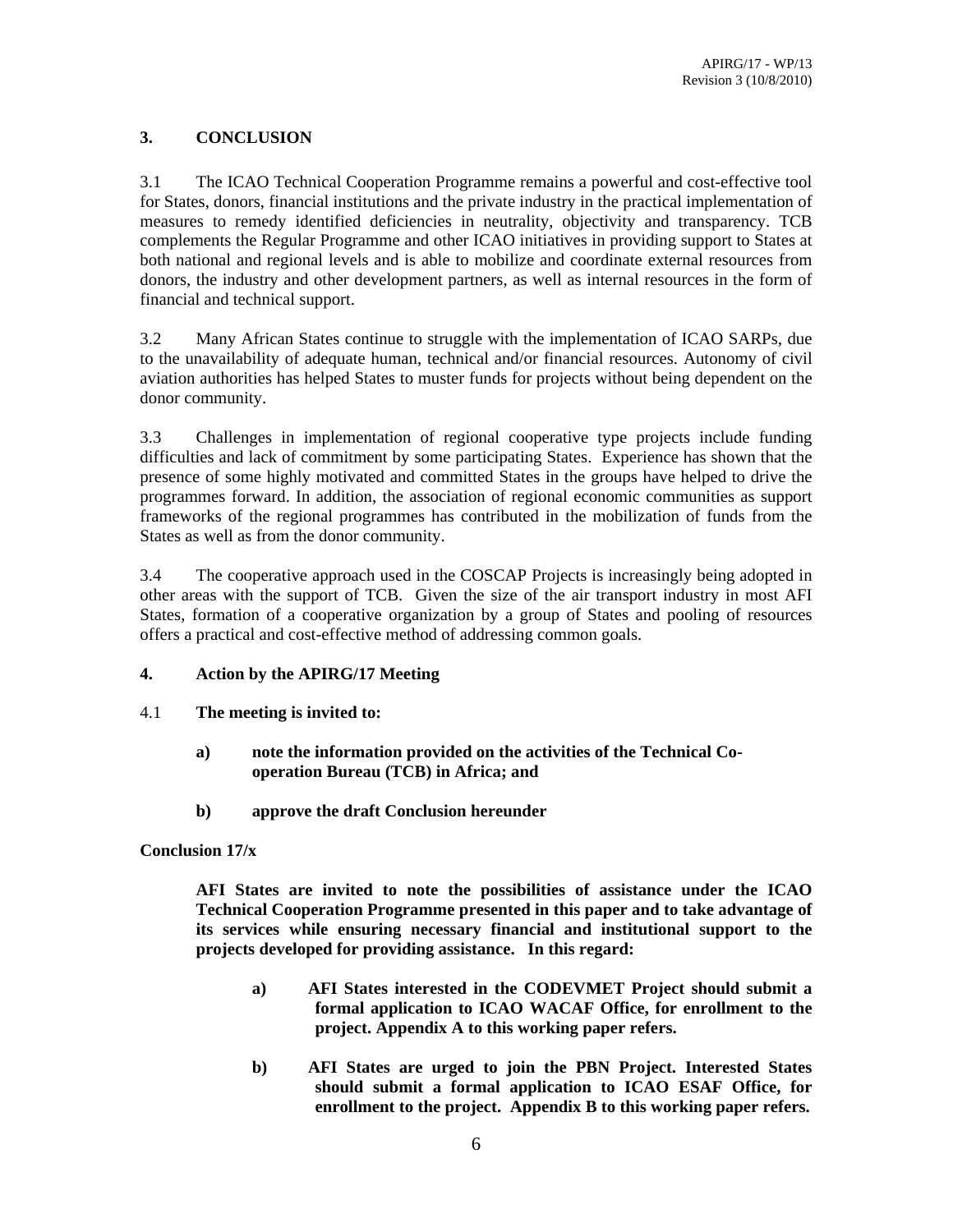**c) AFI States are urged to join the CAPSCA Africa Project in accordance with Recommendation 6/27 (Pandemic Preparedness Planning in the Aviation Sector) of the Special AFI RAN Meeting of November 2008.**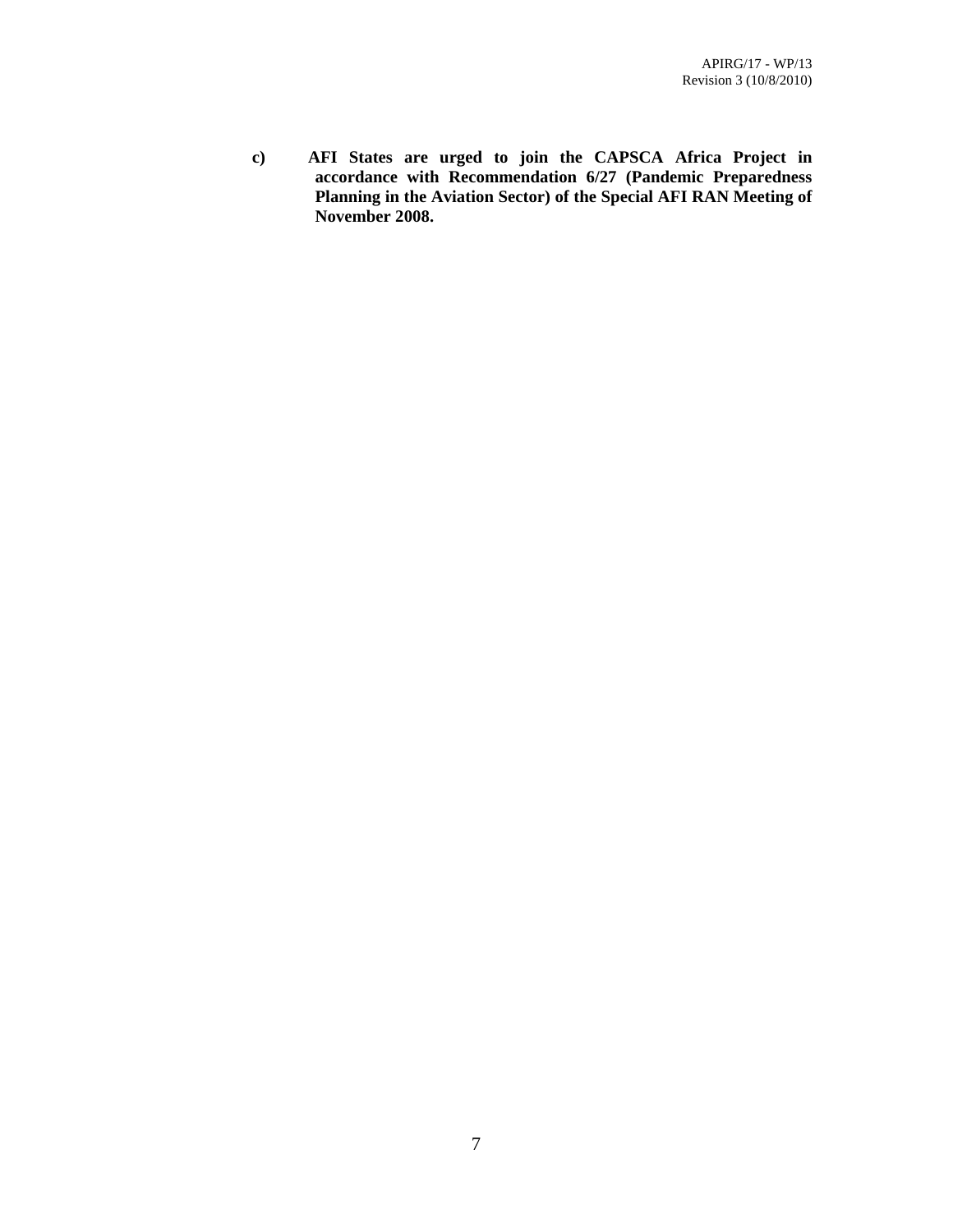# **APPENDIX A**

#### **THE CODEVMET-WACAF PROJECT**

#### **1. CONTEXT**

1.1 The APIRG Meeting will recall that the 35th Session of the ICAO Assembly resolved (Assembly Resolution A35-6 refers) that the ICAO Universal Safety Oversight Audit Programme (USOAP) be expanded to cover the safety-related provisions in all safety-related Annexes (all with the exception of Annex 9 — *Facilitation* and Annex 17 — *Security*) and also to implement a comprehensive systems approach for the conduct of safety oversight audits. The subject of Aeronautical Meteorology is to be covered in the comprehensive audit programme.

1.2 The List of Air Navigation Deficiencies in the AFI Region forming part of the records of the  $15<sup>th</sup>$  and  $16<sup>th</sup>$  Meeting of the AFI Planning and Implementation Regional Group (APIRG) contains a number of safety critical aviation meteorology (AeroMET) deficiencies that have existed for a long time. Deficiencies have also been identified during the missions to States undertaken by the Regional Officers of the ICAO Regional Office, Western and Central Africa (RO-WACAF).

1.3 Given the need to improve and enhance aeronautical meteorological services provided by the concerned States, it was proposed to provide ICAO technical cooperation in this area through a cost-effective resource-sharing sub-regional cooperative programme called CODEVMET WACAF. It is noted that several similar ICAO executed programmes covering mainly the subjects of airworthiness and flight operations, in the form of COSCAPs, have been established and are in operation in different regions of the world.

#### **2. OBJECTIVES**

2.1 The Cooperative Development of Aeronautical Meteorology Services in WACAF Region (CODEVMET-WACAF) has the following objectives:

- Ensuring that safety related meteorological requirements of Annex 3 and 11 to the Convention on International Civil Aviation, guidance material provided in MET related ICAO manuals including PANS-ATM (Doc 4444), and the requirements specified in Doc. 7474 (AFI basic ANP and FASID) Chapter on Meteorology, are met;
- Ensuring sustainable development of the meteorological services to civil aviation in the States, for the provision of timely, reliable and accurate meteorological information to aviation users in an efficient manner;
- Ensuring contingency measures for the provision of meteorological services necessary for the continuity of aviation operations in cases of natural disasters and other disruptions;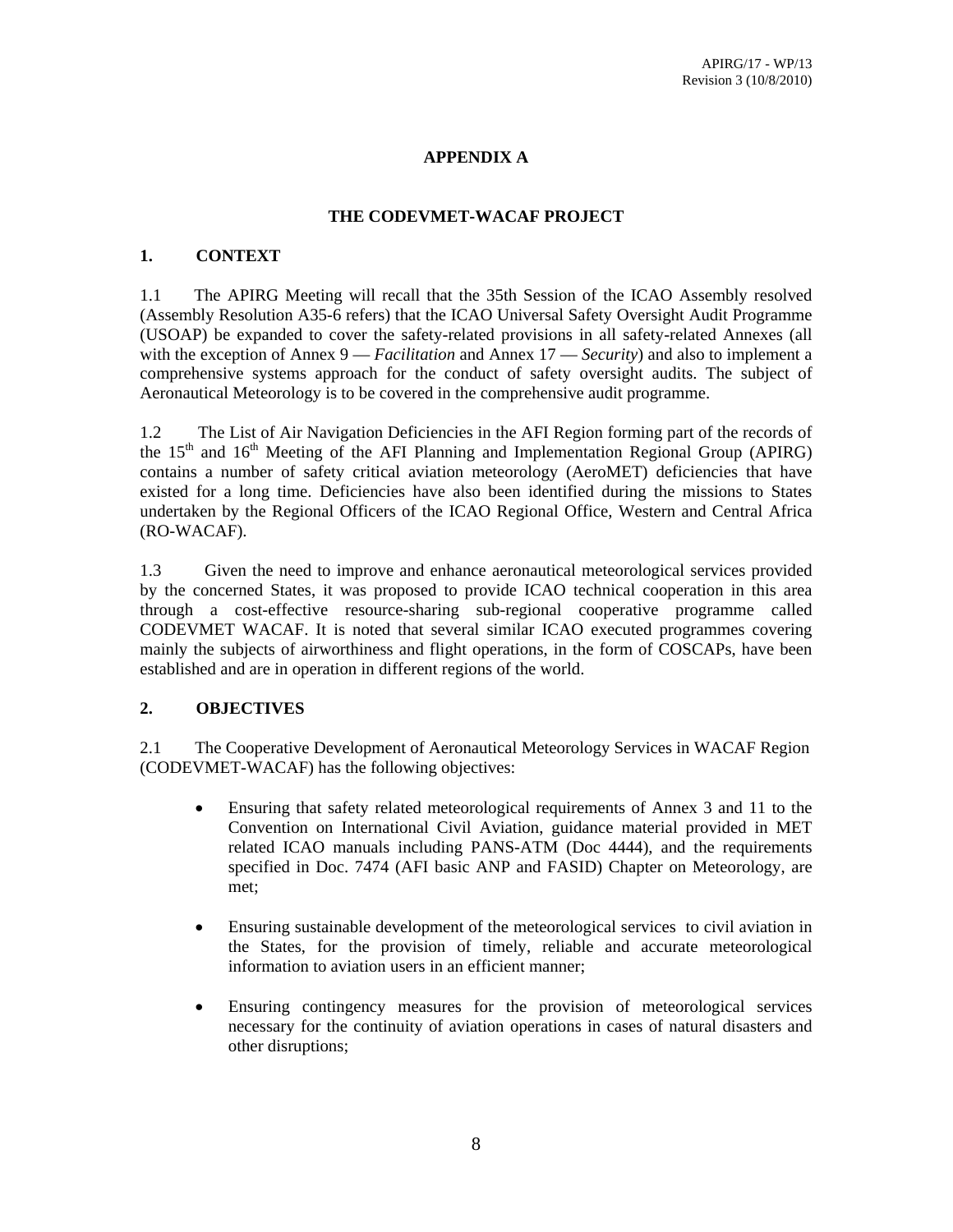- Ensuring that national legislation of the participating States related to the provision of meteorological services to aviation is harmonized and is aligned with ICAO requirements;
- Promoting greater cooperation between meteorological authorities/ service providers and the concerned State regulatory administrations, ATS providers, airlines and other stakeholders in the State;
- Ensuring that adequate number of suitably qualified and trained meteorological and technical personnel are available in the participating States and that they are provided with the means to sustain and enhance their professional qualifications through recurrent and specialized training courses, workshops etc.;
- Promoting greater harmonization of regulations, policies and procedures concerning the implementation of the requisite MET facilities and services among the Programme participating States and also with neighbouring member States of the Agency for the Safety of Air Navigation in Africa and Madagascar (ASECNA) and ;
- Assisting participating States in developing Quality Management Systems (QMS) in support of Safety Management Systems (SMS) for the provision of AeroMET services, in line with ICAO policies and requirements.

### **3 IMPLEMENTATION OF THE CODEVMET PROJECT**

#### **3.1 CODEVMET Phase 1**

3.1.1 In 2009, at the request of nine States of the West and Central Africa region States (Cape Verde, Democratic Republic of Congo, Gambia, Guinea, Guinea-Bissau, Liberia, Nigeria, Sao Tome and Principe and Sierra Leone) ICAO conducted a study for the establishment of a resource sharing programme for Cooperative Development of AeroMet services for the West and Central region of Africa (CODEVMET-WACAF Phase 1) for the removal of AeroMet deficiencies. The study was funded by the International Financial Facility for Aviation Safety (IFFAS).

3.1.2 The CODEVMET Phase 1 Study identified specific air navigation deficiencies in the aeronautical meteorology (AeroMet) field in each State and concluded that the level of implementation of facilities and services of the majority of the participating States was low and very far from satisfactory. Except for Murtala Muhammed International Airport of Lagos which is virtually not in need of assistance, all the other international airports evaluated will need important technical assistance to comply with ICAO SARPs contained in Annexes 3 and 11 to the Convention of International Civil Aviation. The AeroMet observational system of the majority of the participating States was found to be obsolete and this is coupled with difficulties to access quality World Area Forecast System (WAFS) products for efficient provision of aeronautical meteorological services to domestic and international air navigation. Insufficient number of qualified personnel in the forecasting units and maintenance of AeroMet equipment has further aggravated the situation. There is a need for an urgent programme of assistance for training of personnel.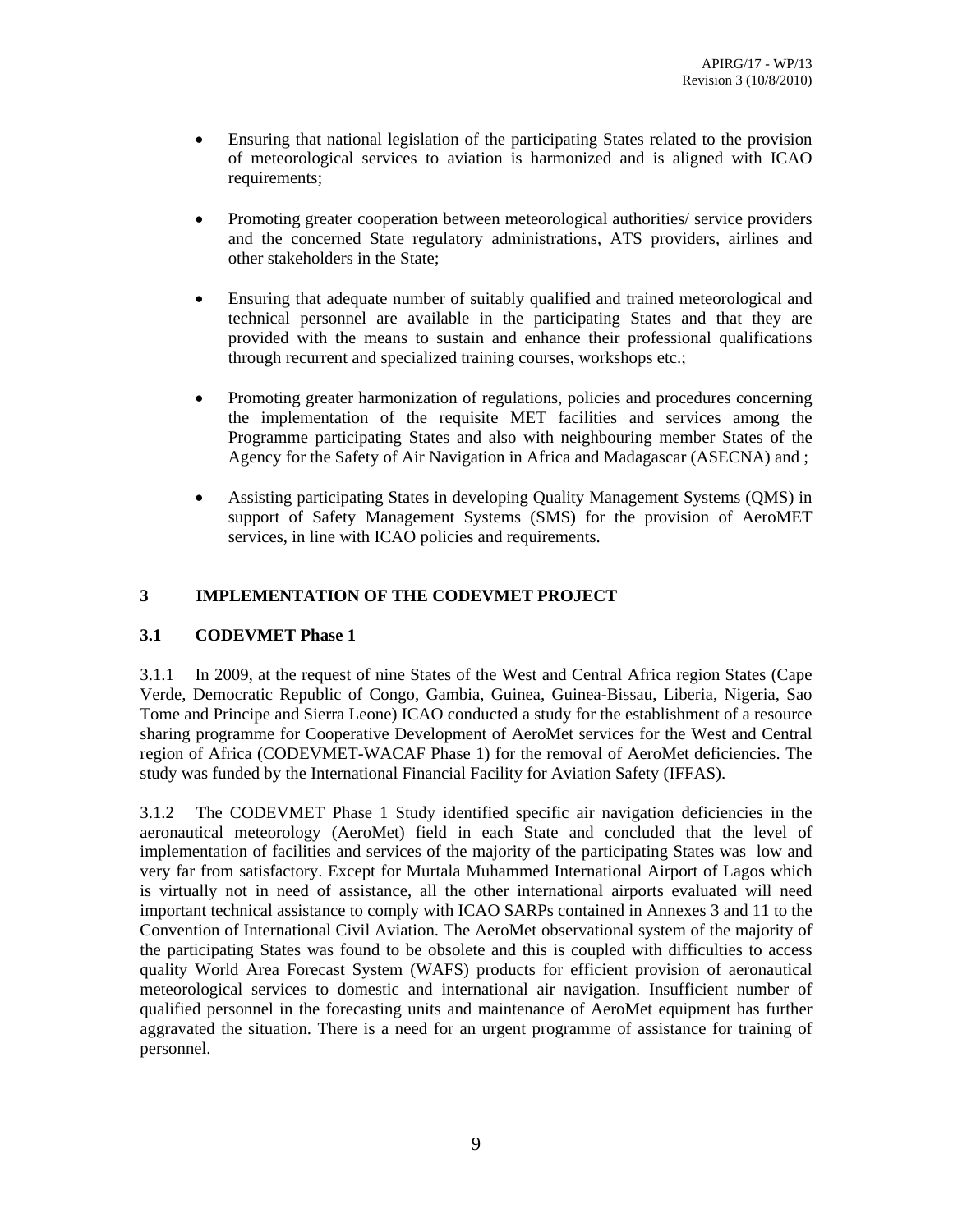3.1.3 The Study developed action plans for removal of the deficiencies. Sets of recommendations forming guidelines for the medium to long-term (5-10 years) planning and implementation of AeroMet services and facilities were provided**.**

3.1.4 The Study supported the proposal to establish a semi-permanent or permanent resourcesharing and cost-effective cooperative Programme –to be called "Cooperative Development of Aeronautical Meteorology–West and Central Africa (CODEVMET-WACAF Pilot Project (or Phase II))" for the implementation of the above mentioned action plans and sets of recommendations. It is recognized that the weaknesses in most of the participating States are extensive and will require large funding input to eliminate. Approximately 1,200 personnel need to be recruited and trained and more than US\$ 16 million will be required to meet the shortcomings in AeroMet systems and equipment.

# **3.2 CODEVMET Phase II or CODEVMET Pilot Project**

3.2.1 This is a pilot project for a continuing Programme for Cooperative Development of Aeronautical Meteorology (AeroMet) Services in WACAF Region or for a successor Organization. A decision on the future format will be taken by the Programme Member States towards the conclusion of this pilot project. The objectives of the Programme and hence of this pilot project are:

- To establish a system aimed at enabling AeroMet Service Providers in Member States achieve compliance with international aviation safety standards as these relate to the provision of timely, reliable and accurate meteorological information to aviation users in an efficient manner, and
- To enhance the capability of the States' regulatory authority in carrying out safety oversight of AeroMet services

3.2.2 The project will be implemented under an institutional framework developed on the basis of ICAO's experience in having executed similar regional cooperative programmes globally.

3.2.3 It is envisaged that at the end of this pilot project, regional capability will have been developed to enable continuation of the Programme or the operation of a successor organization, with the region's own expertise.

3.2.4 The continuing Programme or its successor 'Organization' will result in the States having established harmonized Aeromet related Regulations and Quality Management System in support of AeroMet services safety management system. The Programme will have trained sufficient number of inspectors/trainers capable of performing the full range of AeroMet QMS implementation and AeroMet oversight activities to international standards, thus enabling the beneficiary States to meet their international obligations in the field of aeronautical meteorology.

3.2.5 The continuing Programme or its Successor 'Organization may serve as a regional AeroMet oversight and training resource whose services could be made available at the discretion of Programme Steering Committee to States outside the community on a fee-for-service basis.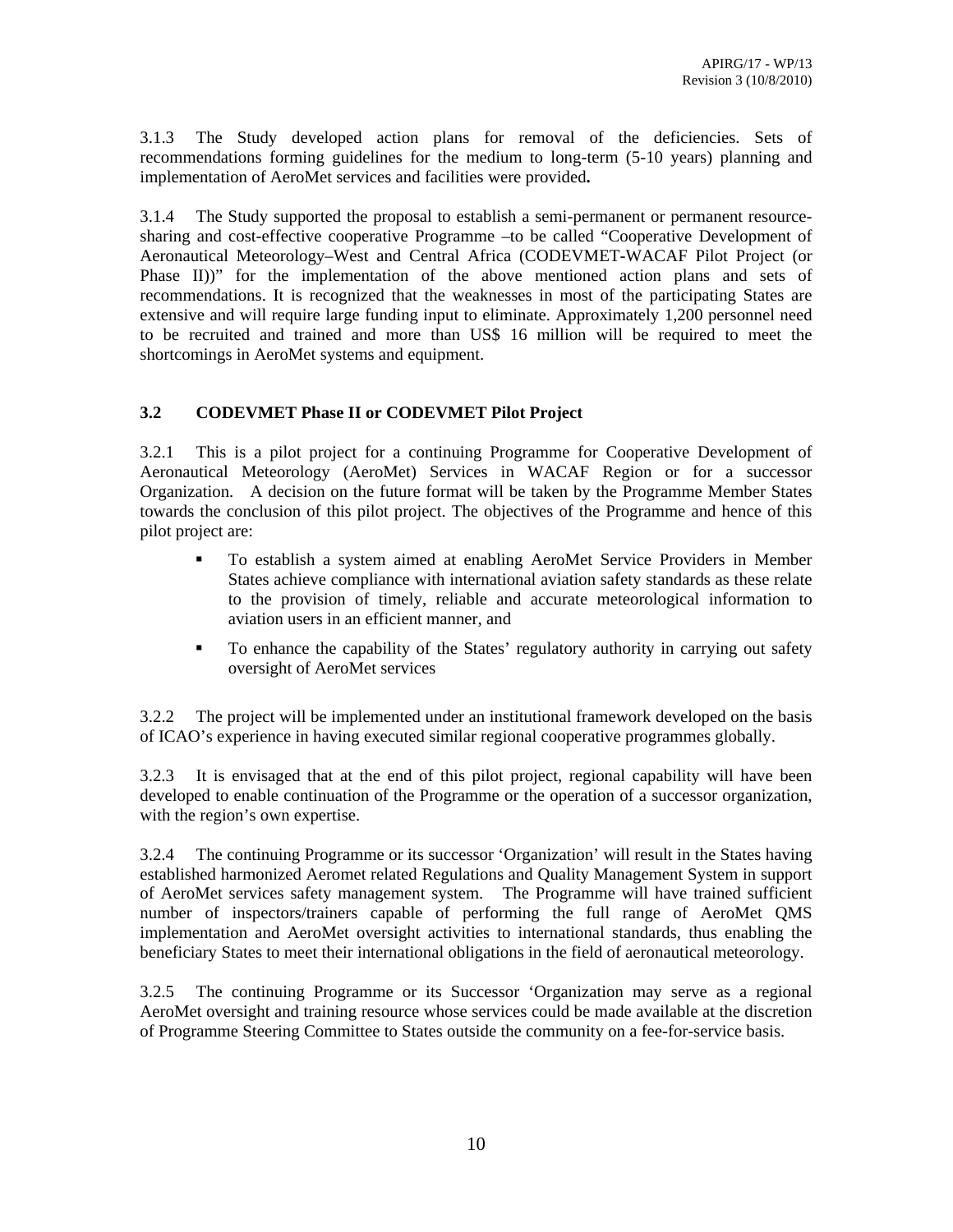# **4 CONCLUSION**

4.1 The information provided in this paper is intended to generate interest from other states who may wish to join the initiative.

4.2 In this regard, Conclusion 17/XX in the main paper has been formulated for AFI States interested in the CODEVMET Project to submit a formal application to ICAO WACAF Office, for enrollment to the project.

--------------------------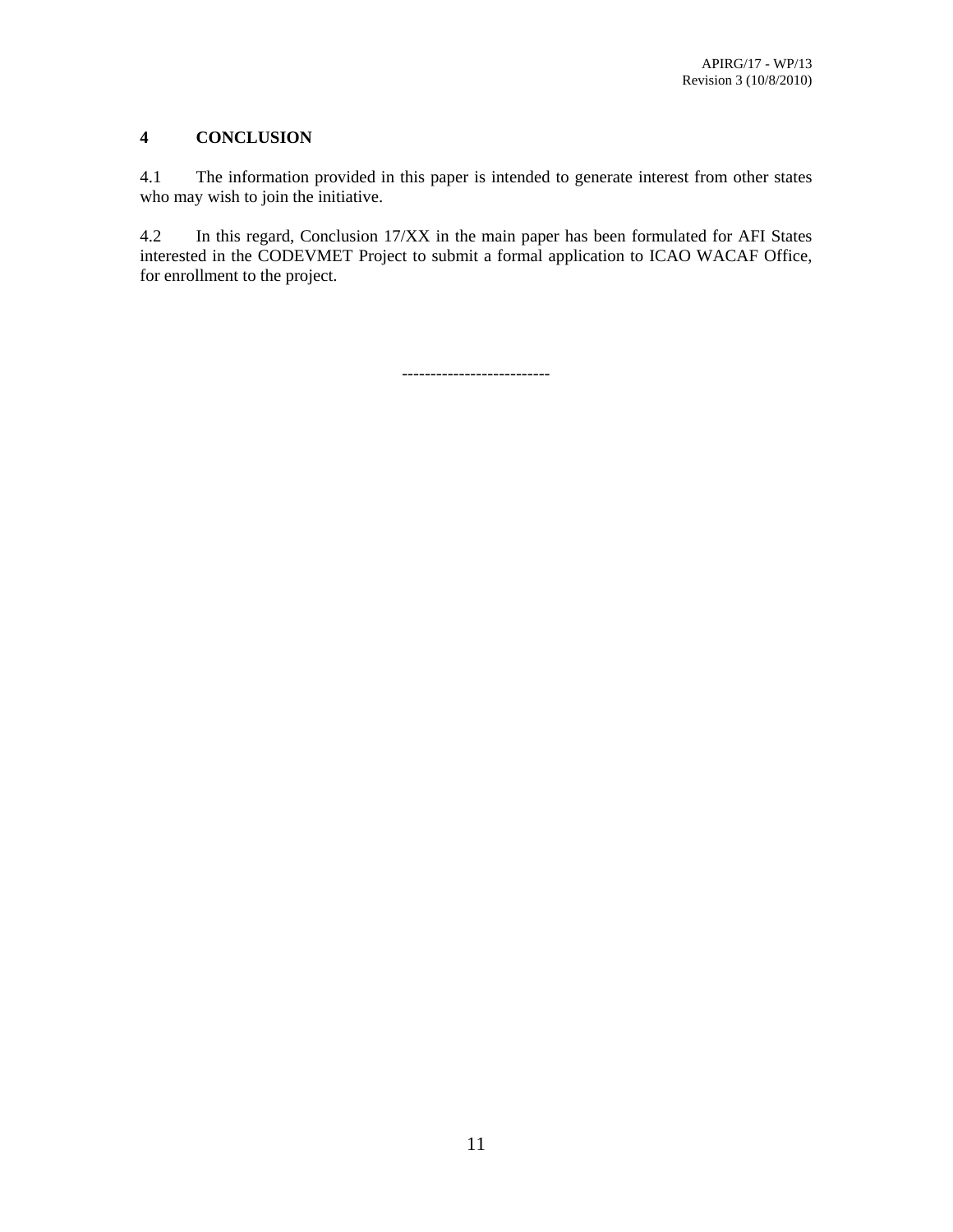# **APPENDIX B**

#### **THE AFI PBN PROJECT PROPOSAL**

#### **THE PERFORMANCE BASED NAVIGATION (PBN) IMPLEMENTATION PROJECT**

### **1. CONTEXT**

1.1 The meeting will recall that the  $36<sup>th</sup>$  Session of the Assembly adopted Resolution A36-23: *Performance-based navigation global goals*, inter alia, urging all States to implement RNAV and RNP air traffic services (ATS) routes and approach procedures in accordance with the ICAO PBN concept laid down in the *Performance Based Navigation Manual* (Doc 9613).

1.2 Resolution A36-23 calls for achievement by States, of specific goals in this regard and for ICAO to develop a coordinated action plan to assist States in the implementation of PBN and to ensure development and/or maintenance of globally harmonized SARPs, Procedures for Air Navigation Services (PANS) and guidance material including a global harmonized safety assessment methodology to keep pace with operational demands.

1.3 The Special AFI/8 RAN Meeting in November 2008 formulated Recommendation 6/13: *Publication of GNSS-based RNP approach procedures* calling on States that had taken part in the IATA area navigation (RNAV) global navigation satellite systems (GNSS) procedures to develop and implement a programme to publish GNSS-based required navigation performance (RNP) approaches, and to remove any restrictions that may be impeding operations. Moreover, Recommendation 6/14: called on ICAO to provide assistance to States in overcoming legal and regulatory difficulties associated with implementation of global navigation satellite systems (GNSS) based approach procedures.

### 1.4 The Special AFI/8 RAN Meeting in November 2008 also formulated Recommendation 6/28 - **Implementation of a Global ATM System ICAO Technical Cooperation Project**

*That the AFI Region consider the establishment of a Technical Cooperation Project, funded by AFI States and donors, to support planning and implementation of performance objectives, aligned with the Global ATM Operational Concept and the Global Air Navigation Plan.* 

1.5 Further to the above, the meeting may wish to note that the ATS/AIS/SAR SG/11 meeting was of the view that the implementation of PBN within the AFI Region continues to be a major challenge. In this regard, the APIRG 17 meeting may wish to agree that in order to achieve the requirements in the Regional PBN Implementation, which is developed within the framework of APIRG pursuant to Assembly Resolution A36-23, many States will require assistance. The meeting will recall that the implementation of WGS-84 is a prerequisite for the implementation of PBN. In this regard it is to be noted that many states are yet to implement WGS-84, or not done so to the extent covering all parts of the relevant airspace.

1.6 Missions carried out to States in 2010 identified that in the States visited, there was a significant requirement for development of expertise in the areas covered by the Global Air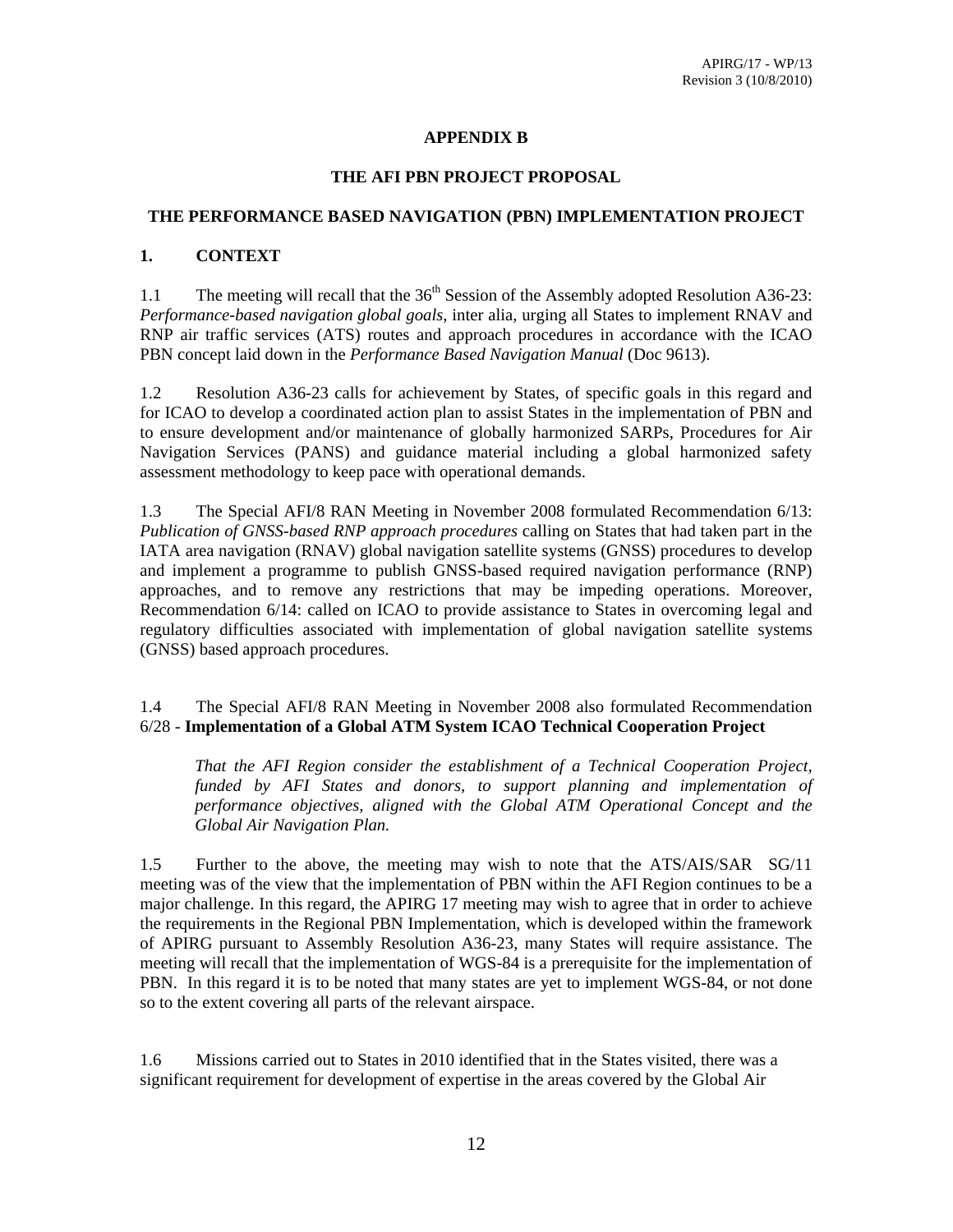Navigation Plan other than ATS. Aspects relating PBN were particularly affected due to lack of training and expertise.

1.7 The AFI PBN Implementation Project is proposed to give effect or support to recommendations of APIRG and relevant Task Forces (PBN Task Force and GNSS Implementation Task Force) by providing necessary assistance to States to support the implementation of PBN in the AFI Region.

# **2. OBJECTIVES**

- 2.1 The PBN Implementation Project would have the following objectives:
	- Development of model regulations to enable the GNSS aspects of air navigation and the implementation of PBN
	- Direct interaction with States needing assistance to ensure that the model regulations are appropriately integrated into the specific States' legislation
	- Assistance to States in developing specific actions in order to meet the requirements of the Regional PBN Implementation Plan, and to support efforts relating to the States national performance objectives.

# **3 IMPLEMENTATION**

### **3.1 Regulatory issues**

3.1.1 Legal expertise would be required to review the implementation aspects relating to GNSS and PBN and study the concerns of States, and in this regard to develop regulatory elements that would be included in national regulations to enable implementation and to address the States' specific impediments to implementation.

# **3.2 GNSS and PBN Technical Aspects**

3.2.1 Appropriate technical expertise would be required to assist States needing assistance, with regard to:

- identifying specific challenges and impediments to implementation of the GNSS-based instrument approach procedures that have already been developed, and proposing solutions;
- assisting in the development of actions to support national performance objectives relating to ATM in particular those that are PBN related;
- identifying further actions where applicable and making recommendations to the project Steering Committee on their implementation.

# **3.3 Implementation Strategy**

3.3.1 It is proposed that the project be implemented as a cooperative type project in the manner of the other regional cooperative programmes being implemented by ICAO TCB. Pooling of resources offers a practical and cost-effective method of addressing common goals. Cooperative framework enhances harmonized implementation and fosters participation of interested third